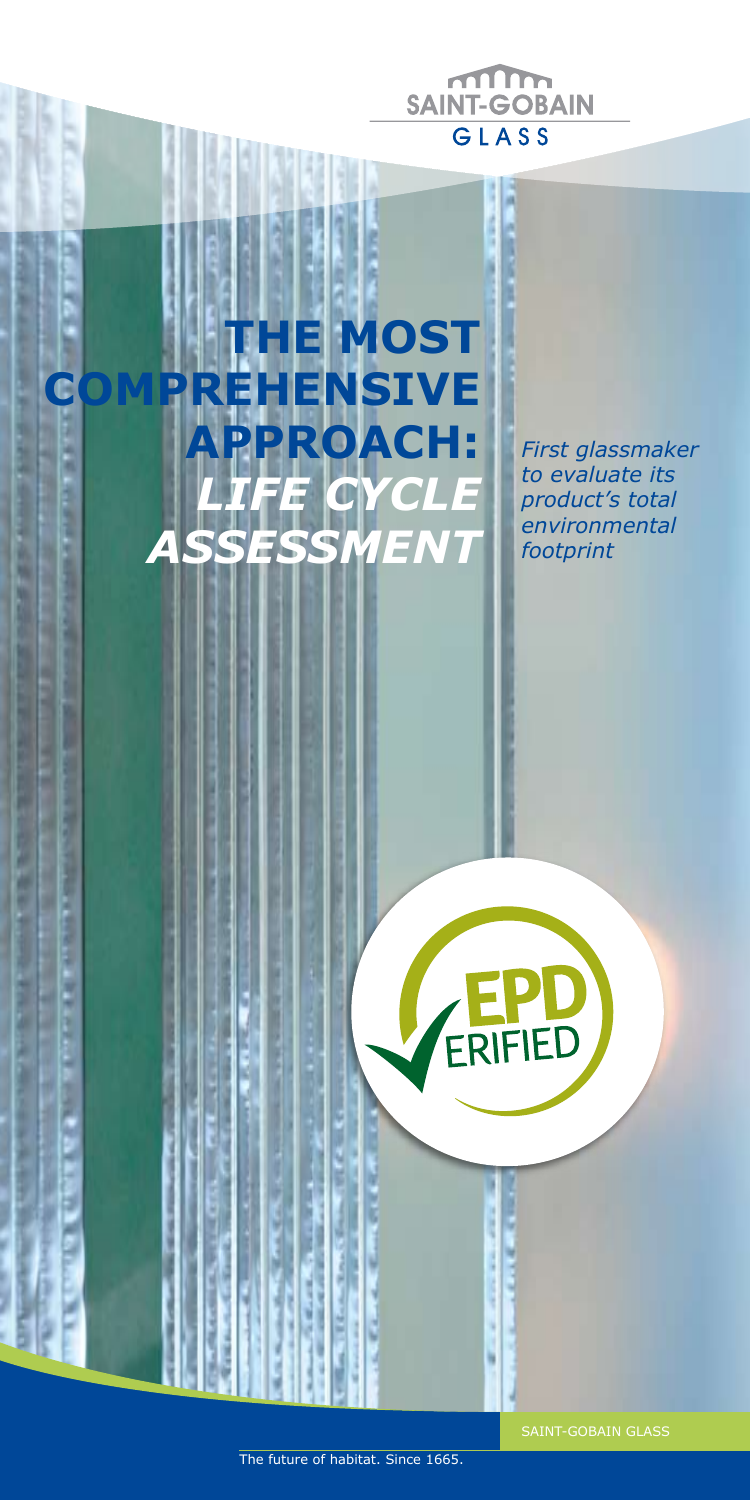## Saint-Gobain Glass, always committed

Protecting the environment means **knowing and improving our ecological footprint on a daily basis:**

- reducing our consumption of energy, water, raw materials,  $CO<sub>2</sub>$  emissions at production stage,
- strengthening the thermal performance of our glazing during use,
- working on recycling our products at the end of their life…

Life Cycle Assessment: a tool underpinning this commitment

## **Saint-Gobain Glass is the first glassmaker to have put its glass products through Life Cycle Assessment.**

Life Cycle Assessment (LCA) is a means to assess the ecological footprint:

- at **every stage in the product's life**;
- by studying all **environmental impacts generated** (CO2 emissions, energy and water consumption, air pollution,…)

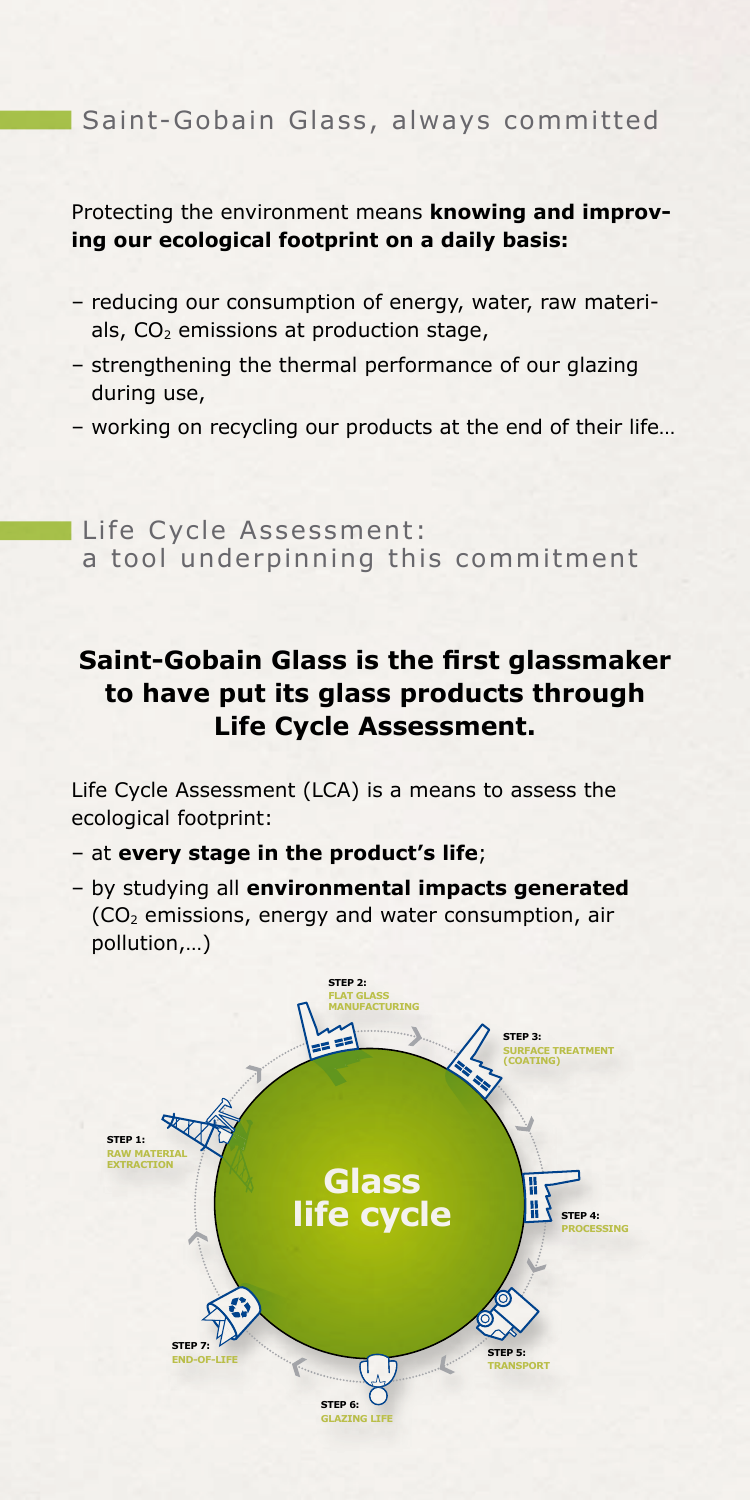### Life Cycle Assessment, the most rigorous and comprehensive tool

# $\bigcirc$

an approach **based on international standards** (ISO), known and acknowledged by all;

# $\circled{2}$

 $\bigcirc$ 

rigorous and scientific calculations **verified by an independent third party**;

the **most comprehensive level of environmental assessment** covering all stages in the glass life cycle and all environmental impacts.

*Three different ways of assessing the environmental footprint of a product : Life Cycle Assessment is the most comprehensive one*



**The Life Cycle Assessment then makes it possible to eco-innovate, i.e. create new glazing products, even more planet-friendly, from design stage to disposal.**